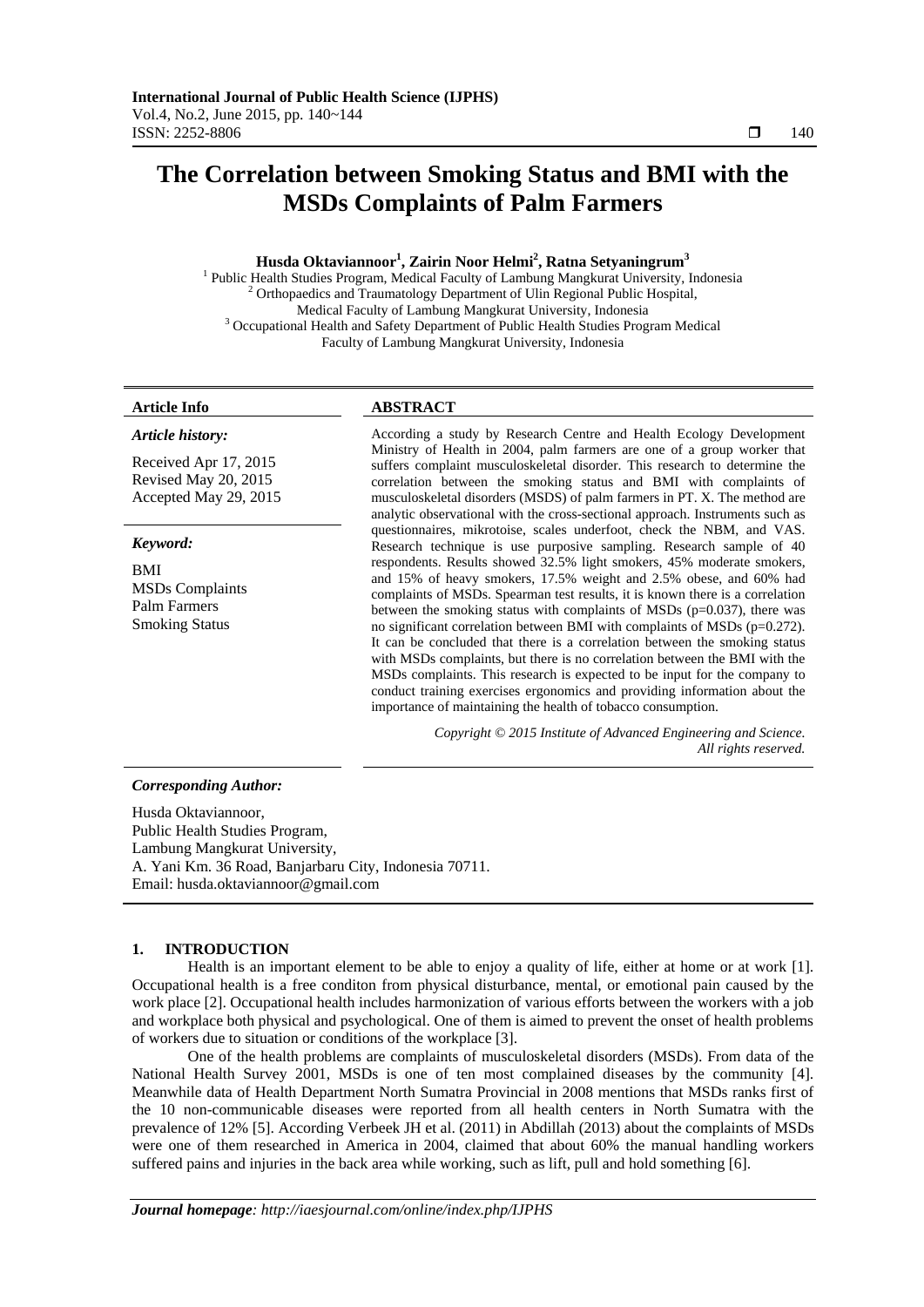According to a study by Research Centre and Health Ecology Development Ministry of Health in 2004 in Yuliani et al. (2012) showed complaints of MSDs experienced by 31.6% of palm farmers in Riau [7]. The agricultural sector especially sub-sector plantation was the one element that gets top priority in development activities of economical industry in addition to the oil and natural gas from commodity mainstay of Indonesian. The product of palm oils growing rapidly along with the development of technology and food industry as well as non-food materials for industrial [8]. Palm farmers play an important role in the food production for the countryside and urban population and remain a main source of income, employment, and export commodities [9]. Harvesting job on palm farmer allow the complaint of MSDs [10].

PT. X is one of the palms oil plantation company located in South Kalimantan with the extensive whole of the gardens core is 3.406 hectares, divided into four gardens core section. Based on the data obtained, the productivity in the garden section I-IV in 2012 to 2013 has decreased from 104.370 tons to be 83.788 tons. Gardens section I experienced the largest decline difference in is 33.2% (6.822 tons) compared with the garden section II, decrease of 30.1% (6191 tons), garden section III of 23.6% (4.863 tons), and garden section IV of 13.1% (2.706 tons). The decline in productivity is one of the impacts from complaint of MSDs. Moreover, the burden on farmers to collect fresh fruit bunches at least 2.5 tons a day increase the risk the complaint.

World Health Organization (WHO) in Wijaya (2011) define the MSDs is the disturbance of the muscles, tendons, joints, vertebrae, peripheral nerves, and vascular system occur suddenly or gradually and acute and chronic [11]. Adverse impact of the disturbance will result in reduced skills to carry out the work, reduced work productivity, and increased health care costs. MSDs have three factors, namely occupational factors, environmental factors and individual factors [12]. Nurhikmah (2011) mentions the correlation between individual factors with complaints of MSDs [13].

The correlation of BMI with the complaints of MSDs is reinforced by the Winner et al. (1994) in Zahir (2012) claimed that for patients who are obese have a 2.5 times higher risk compared with thin. A person who is overweight has greater risk of low back pain, because the burden on the joints weight leverage will increase [14]. The correlation of smoking status with the complaints of MSDs is also reinforced by the McPartland et al. (1997) in Mutiah et al. (2013) mentions that the nicotine in cigarettes will increase plasma epinephrine; it causes a reduction in bone mineral content, causing the pain due to cracks or damage to the bone [15].

Based on the background above, it is necessary to do research about correlation between smoking status and BMI with MSDs complaints on palm farmers in PT. X.

# **2. RESEARCH METHOD**

Design of this research was an observational analytic with cross sectional approach. The sampling technique that used in this research is purposive sampling. From the population of 47 respondents, there are 7 people that did not fulfill the inclusion criteria of the respondents did not have a history of diseases such as broken or dislocated bones, diabetes, and disturbance of the thyroid gland, at the time the research was as palm farmers, and willing to be the respondent, so that samples taken in this research are 40 samples. Data were obtained with the filling out the questionnaire to find out the identity of the respondents including smoking status and BMI as well as check the Nordic Body Map that has been standardized to measure complaints of MSDs. The independent variable in this research was smoking status and BMI. The dependent variable in this research was complaints of MSDs. Data were analyzed using univariate analysis to determine the frequency distribution of each variable separately. Meanwhile the bivariate analysis is used to analyze the correlation between the smoking status and BMI with the complaints of MSDs were analyzed using Spearman Rank with the degree of confidence is 95%.

# **3. RESULTS AND ANALYSIS**

#### **3.1. Univariate Analysis**

The focus of the research are smoking status, BMI, and complaints of MSDs on palm farmers in the PT. X. Overview of smoking status, BMI, and complaint of MSDs of respondents are showed in Table 1.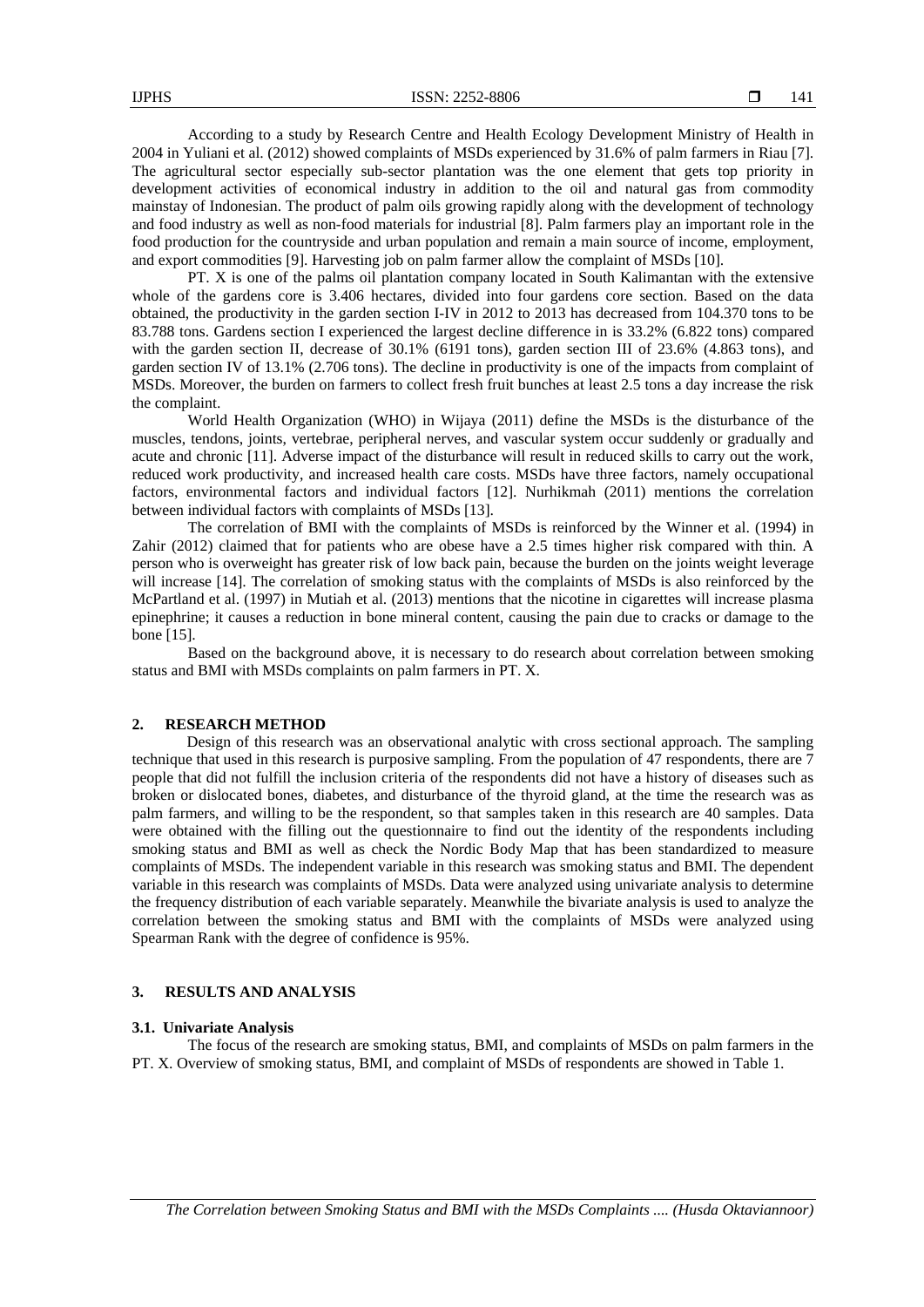| .                                                       |                 |                |
|---------------------------------------------------------|-----------------|----------------|
| Variable                                                | <b>Quantity</b> | Percentage (%) |
| <b>Smoking Status</b>                                   |                 |                |
| Non-Smoker (never smoked)                               | 3               | 7.5            |
| Light smokers $(\langle 10 \text{ eigenettes per day})$ | 13              | 32.5           |
| Moderate smokers (10-20 cigarettes per day)             | 18              | 45             |
| Heavy smokers $(> 20$ cigarettes per day)               | 6               | 15             |
| BMI                                                     |                 |                |
| Thin $(< 18 \text{ kg/m}^2)$                            | 3               | 7.5            |
| Normal $(18-24 \text{ kg/m}^2)$                         | 30              | 75             |
| Weight $(25-30 \text{ kg/m}^2)$                         | 6               | 15             |
| Obese ( $>$ 30 kg/m <sup>2</sup> )                      |                 | 2.5            |
| <b>Complaints of MSDs</b>                               |                 |                |
| Yes                                                     | 24              | 60             |
| N <sub>0</sub>                                          | 16              | 40             |
| Total                                                   | 40              | 100            |

| Table 1. Distribution and Frequency of Smoking Status, BMI, and Complaints of MSDs of Palm Farmers in |  |
|-------------------------------------------------------------------------------------------------------|--|
| DT V                                                                                                  |  |

 *Source: Primary Data* 

Table 1 shows the distribution and frequency of smoking status of the 40 respondents that selected as samples in this research. The average respondents smoked 10.08 cigarettes per day. Of the 40 respondents there were 3 (7.5%) of respondents non-smokers, 13 (32.5%) light smokers, 18 (45%) moderate smokers, and 6 (15%) heavy smokers. The average BMI of the respondents are  $21.581 \text{ kg/m}^2$ . Of the 40 respondents there were 3 (7.5%) of respondents thin, 30 people (75%) of normal, 6 people (15%) weight, and 1 (2.5%) obese. Most of the respondents as many as 24 (60%) of respondents have complaints of MSDs. While as many as 16 (40%) of respondents did not have complaints of MSDs.

#### **3.2. Bivariate Analysis**

The results of the analysis of the correlation between smoking status and BMI with the complaints of MSDs on the respondents by using the Spearman Rank Correlation test can be seen in Table 2.

|  | Table 2. Analysis of the Correlation between Smoking Status and BMI with the Complaint of MSDs |  |  |  |  |
|--|------------------------------------------------------------------------------------------------|--|--|--|--|
|  |                                                                                                |  |  |  |  |

| Variable                                       | P-value | <b>Correlation Spearman</b> | Evidence       |
|------------------------------------------------|---------|-----------------------------|----------------|
| The correlation of smoking status with the     | 0.037   | 0.332                       | Correlation    |
| complaints of MSDs                             |         |                             |                |
| The correlation of the BMI with the complaints | 0.272   | $-0.178$                    | No correlation |
| of MSDs                                        |         |                             |                |

Table 2 shows that variables between smoking status with complaints of MSDs there is a correlation with p-value=0.037 (p  $\lt 0.05$ ) with correlation coefficient 0.332, indicating a positive correlation with the strength of the moderate correlation. Based on the interviews with the palm farmers, most of the respondents were smokers with smoking status variety is 13 persons (32.5%) light smokers, 18 people (45%) moderate smokers, and 6 (15%) heavy smokers. According Rahayu (2012), that smoking positively is linked with complaints of MSDs such as back pain, sciatica or intervertebral dischemia [16].

Smokers are more likely to suffer back problems than non-smokers. The longer and higher frequency of smoking, be higher as well the level of perceived complaints. It is caused by smoking can damage muscle tissue and reduce nerve response to pain. Cause smokers feel more complaints of MSDs include nicotine is the powerful stimulant to inflict pain on the body's response and cigarette smoke causes immune damage to the muscle and bone tissue thereby reducing the blood supply to the tissues, increases blood clots or reduce the flow of nutrients to the muscles and joints [13],[17]. The smoking effects also still settle in the body of someone that had stopped smoking. This is in accordance with the opinion of Palmer et al in Anisa (2013) that claimed that there is a significant correlation between the smoking status with the pain of musculoskeletal in smokers and ex-smokers [15].

This research in line with the research by Santiasih (2013), about the study of manual material handling against of low back pain on the textile workers declare that there is a correlation between smoking and complaints of MSDs with p-value of 0.017 (p <0.05) [18]. In line with Santiasih, research Andreani, et al (2013) about the job attitudes correlated with subjective complaints of tailors on Patua Surabaya street declared that there is a correlation between the smoking status with subjective complaints with p-value of 0.036 ( $p < 0.05$ ) [19].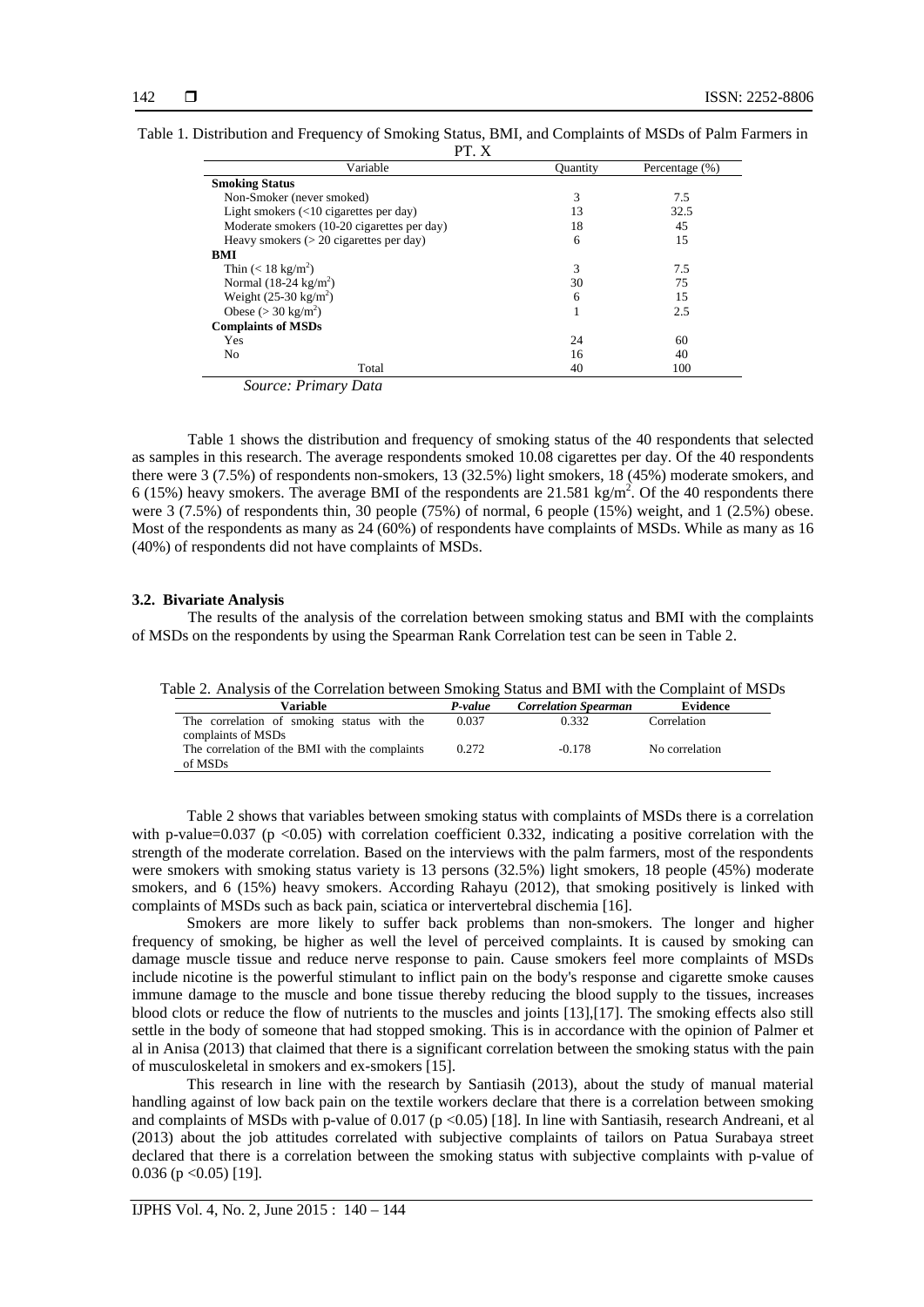Variables between the BMI with the complaints of MSDs there was no correlation with p-value = 0.272 (p $> 0.05$ ) with a correlation coefficient -0.178, indicating a negative correlation with the strength of that correlation is very weak. According to the theory that the larger the a person's BMI, the greater the influence on the complaints of MSDs. But in reality on the ground shows that the normal BMI was experiencing the same thing that there are complaints of MSDs. Based on the research carried out, the average palm farmers have normal nutritional status that is equal to  $21.581 \text{ kg/m}^2$ . Availability of good nutritional status in the body greatly affects the level of the physical fitness of a worker.

BMI is a factor that can cause complaints of MSDs [20]. In people that have excessive weight the risk of low back pain is greater, because the burden on the joints weight leverage will increase, so as to allow the occurrence of low back pain. Skeletal muscle complaints related to body size over due to the equilibrium structure in skeletal to receive the load, good weight of the body as well as other additional loads [14].

Results of this research are not in line with research carried out by Septiawan (2013) about the factors related low back pain in workers building the PT. Mikroland Semarang claimed that there is a correlate between the BMI with complaints of MSDs with p-value of  $0.030$  (p $<0.05$ ) [21]. However, in line with research carried out by Isnain (2013) on the correlated between the BMI and high heels with complaints of lower back pain in the sales promotion girl (SPG) Salatiga Ramayana claimed that there is no correlation between the BMI with lower back pain complaints with the p-value is 0.345 (p> 0.05) [22]. In line with research Isnain, research Polii, et al (2013) also claimed that there was no cerrelation between the nutritional status and musculoskeletal complaints with p-value of 0.054 (p  $\langle 0.05 \rangle$  [23].

#### **4. CONCLUSION**

Palm farmers were 3 (7.5%) of respondents non-smokers, 13 (32.5%) light smokers, 18 (45%) moderate smokers, and 6 (15%) heavy smokers. Palm farmers were 3 (7.5%) of respondents thin, 30 people (75%) of normal, 6 people (15%) weight, and 1 (2.5%) obese. Most of the respondents as many as 24 (60%) of respondents have complaints of MSDs. While as many as 16 (40%) of respondents did not have complaints of MSDs. There is a correlation between the smoking statuses with complaints of MSDs on palm farmers in PT.X. There was no correlation between the BMI with complaints of MSDs on palm farmers in PT.X. Next research are expected to researching other variables of environmental factors (temperature and humidity) and work (working frequency, work posture, duration, and workload) with complaints of MSDs as well as complement the limitations contained in this research. The company is expected to provide training to palm farmers in the form of stretching and gymnastics movement's ergonomics to reduce the incidence of MSDs that can increase work productivity. Provision of information to farmers about the importance of maintaining healthy oil on cigarette consumption especially the influence of the muscular and skeletal complaints perceived that due to tobacco consumption can be reduced.

#### **ACKNOWLEDGEMENTS**

Thanks to Allah SWT for the gift that has been given. Thanks to all stakeholders who support the passage of this research.

#### **REFERENCES**

- [1] Suaeb A., "Occupational health and safety (case study: cleaning windscreens)", Jakarta Universitas Gunadarma, (http://*www.gunadarma.ac.id/library/articles/graduate/.../Artikel\_30403013.pdf* , accessed on 25 September 2013).
- [2] Sholihah Q., Anward HH., "Textbook ergonomics and human factors (basic concepts)", First edition. Banjarmasin, P3A1 Lambung Mangkurat University in cooperation with Nusa Media Bandung, 2012.
- [3] Buchari, "The management of occupational health and personal protective equipment", Medan: Sumatera Utara University, 2007.
- [4] National Health Survey, "Report of SKRT 2001: Morbidity and disability studies", Jakarta: Balitbangkes Depkes RI, 2002.
- [5] Health Department of North Sumatra Province, "Health profile of North Sumatra Province", 2008. (http://www.depkes.go. id/downloads/ profil/ prov/ sumu/202008.pdf, accessed on 27 March 2014).
- [6] Abdillah F., "Working posture analysis with method rapid upper limb assesment (RULA) of porter fruit workers in an "Agen Ridho Ilahi" Johar market Semarang", *Public Health Journal*, vol/issue: 2(1), 2013.
- [7] Yuliani S., Ekawati, Hanifa MD., "Analysis of the risk level of ergonomics and complaint of musculoskeletal disorders in women stone crushers", Proceedings of the National Seminar in Order Anniversary Diponegoro University 55<sup>th</sup> "World fit for children", Semarang: Publisher Agency Diponegoro University, 2012.
- [8] Mursidah, "Optimization of oil palm farm income", *Productivity of Agricultural Economics*, vol/issue: 6(2), pp. 9- 15, 2009.